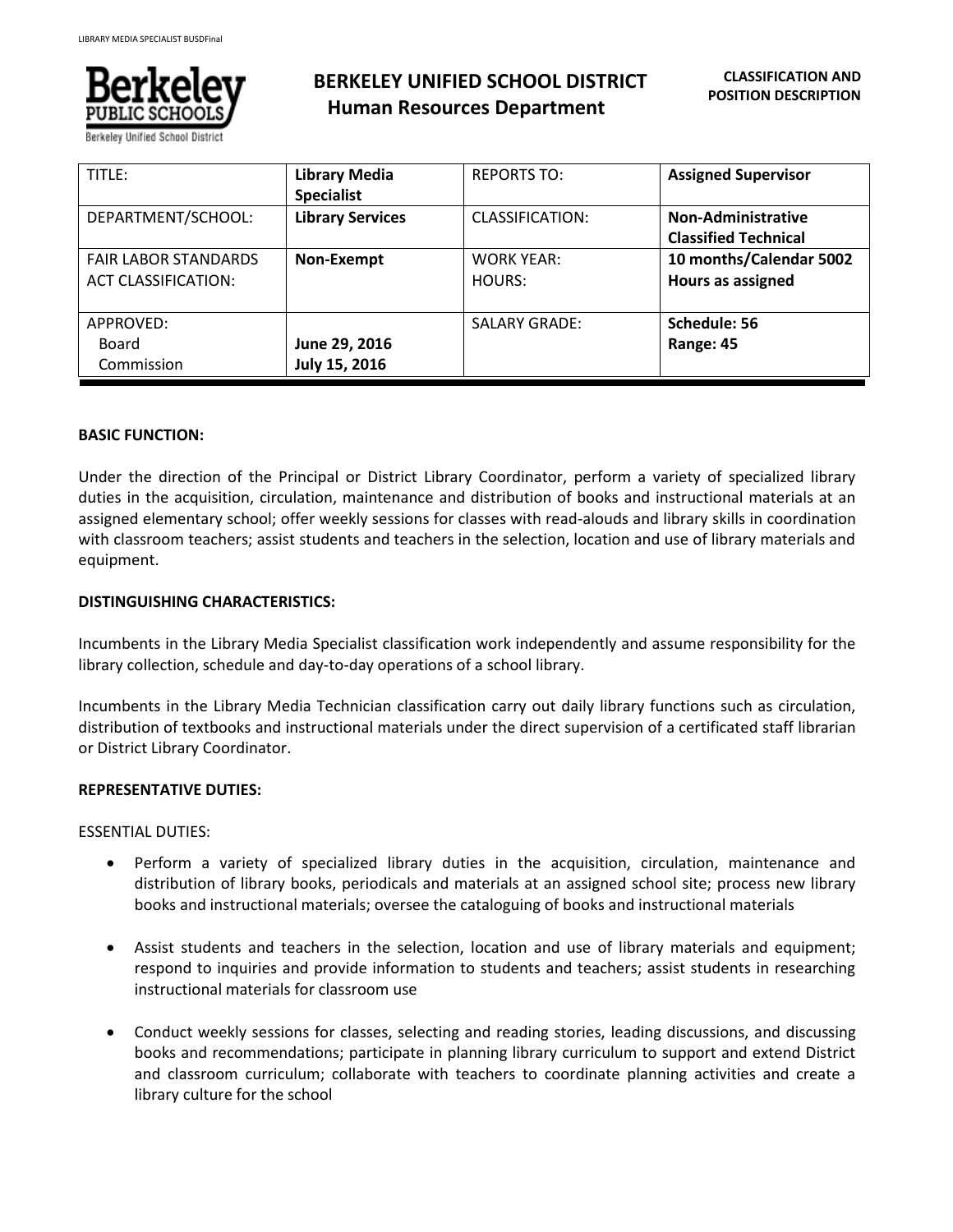- Circulate library materials; check library materials in and out to students and staff using an assigned computerized system; shelve returned books and materials; clean, mend, cover and repair damaged books
- Process and receive library materials and equipment orders; prepare new and donated materials for introduction into the library materials collection; verify packing lists, stamp materials, affix bar codes, update and edit electronic records, and update spine labels; re-organize shelves to adapt to shifts in the collection and curricular needs; input related information into assigned computer system; conduct periodic inventory and weeding
- Promote the use of the library to faculty and students; assist students with age-appropriate reading as required; instruct students on using the online library catalogue and other computer software systems
- Monitor and maintain acceptable student behavior in the library
- Maintain a variety of records related to purchase orders, overdue books and assigned activities; establish and maintain filing systems
- Open and close the library according to established procedures; maintain a clean and safe environment in the library
- Prepare displays and bulletin boards to support curriculum, multi-cultural themes, current events, and school and District-wide activities; prepare and rotate book displays
- Operate a variety of office and library equipment including a calculator, copier, typewriter, computer and assigned software; operate audio-visual equipment including a projector, projection screen, speakers and others as assigned; troubleshoot and arrange for repairs of equipment as needed
- Communicate with personnel and outside agencies to exchange information and resolve issues or concerns
- Gather library resources and prepare book lists in response to teacher requests; generate surveys, news materials, e-mails and other materials regarding library resources
- Read professional book reviews and communicate with teaching staff and library personnel to select and recommend titles and on-line resources for purchase to develop the library collection, support classroom assignments and provide high-quality reading materials for students
- Attend meetings, workshops and conferences as assigned

# OTHER DUTIES:

Perform related duties as assigned

## **KNOWLEDGE AND ABILITIES:**

## KNOWLEDGE OF:

Functions, operations and maintenance of elementary school libraries Library practices, procedures, reference materials and terminology Operation of a computer and data entry and retrieval techniques Library cataloging and classification Filing, indexing and inventory procedures Record-keeping techniques Correct English usage, grammar, spelling, punctuation and vocabulary